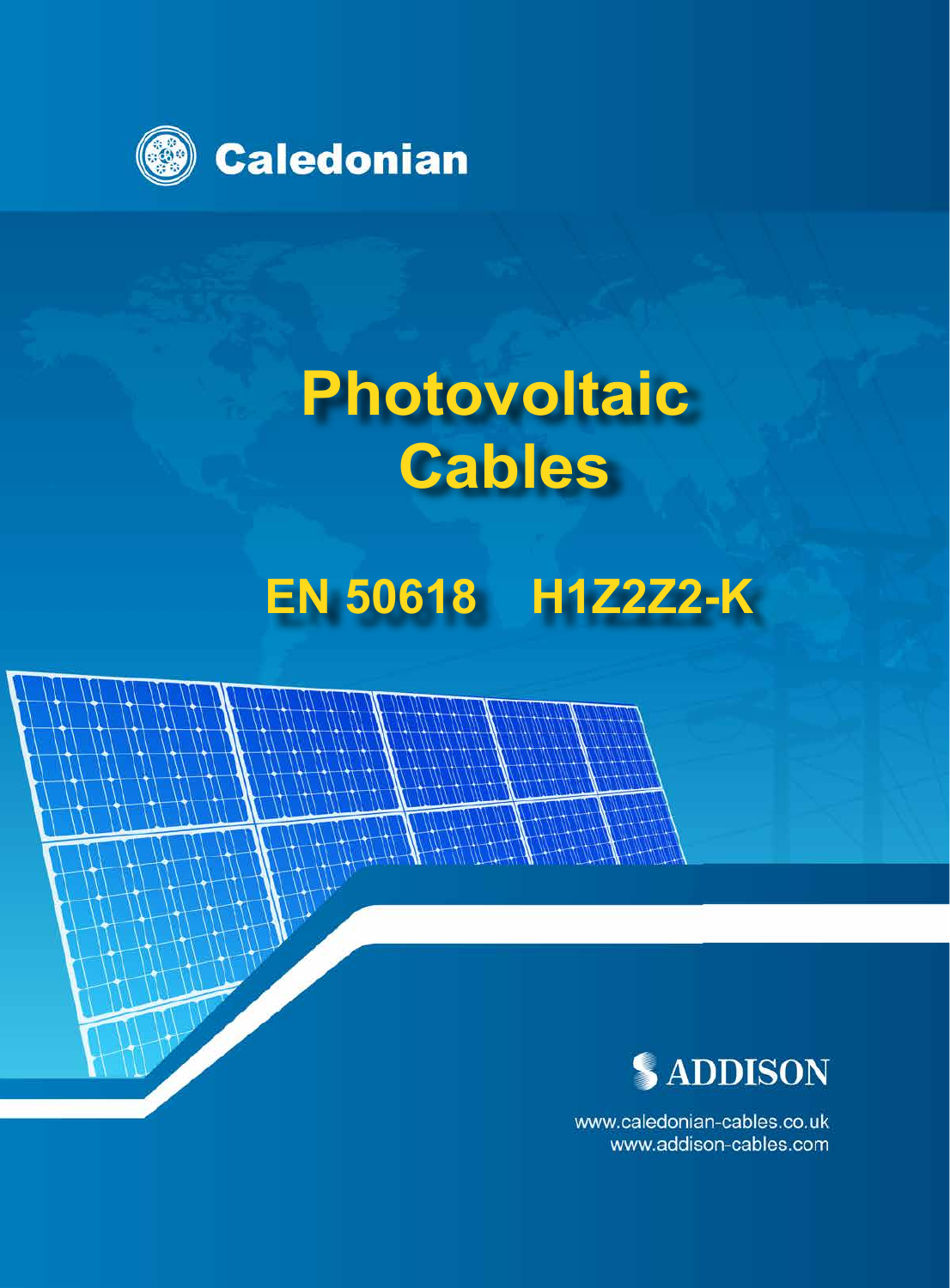

## **COMPANY PROFILE**

**Caledonian, established in 1978, offers one of the most complete lines of fiber and copper cabling system solutions with over hundreds of different cabling system products. Our superior products provide leading edge within every cable series and for every application.**

**Among the national and international standards with which our cables could comply are: BS - British Standard; LPCB Fire Performance Standard, ISO Standard etc. Caledonian Cables offers a comprehensive stock of cables and cabling products through its nationwide network of resellers and distributors. Caledonian Cables has continually expanded its global presence in Europe and Asia.** 

**Caledonian & Addison, produces a wide range of cables for communication, power and electronics in its primary plants in UK, Italy and Spain. To stay in front, we continually keep expanding our manufacturing capabilities in more low cost region such as Romania, Taiwan, Malaysia etc. This low-cost manufacturing facilities enable us provide a flexible, scalable global system that delivers superior operational performance and optimal results for our customers.**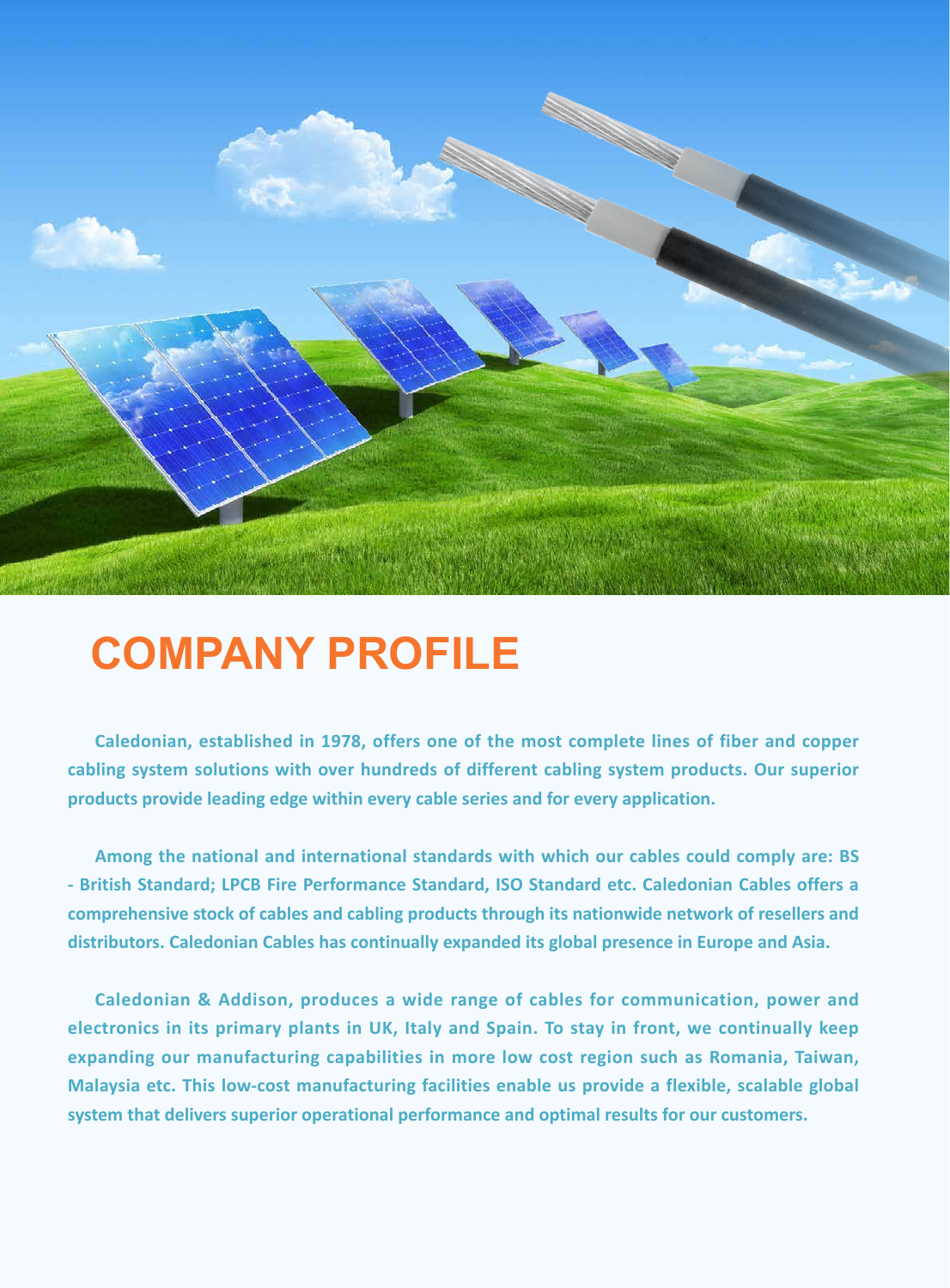**Our extensive global network of manufacturing facilities gives us significant scale and the flexibility to fulfill our customer requirements. This global presence provides design and consultancy solutions that are combined with core cable manufacturing, logistic services, and vertically integrated with our E commerce technologies, to optimize customer operations by lowering costs and reducing time to market.**

**Caledonian & Addison has been respected for its high standards of quality, excellent service level, competitive pricing and a unique and innovative spirit. With our latest technologies, we are both inspired and well-positioned to meet the changing needs of our customers. We have the resources to diversify and to enhance our product lines and services. We understand the need for change and with our accurate planning, we are ready for the future and the promise of new marketing opportunities. Our tradition of growth through excellence is assured.**

**Our Design Centers work closely with customers to constantly improve its standard range of products and technologies and to develop customized, country and industry-specific solutions. Caledonian & Addison has established an extensive network of design, manufacturing, and logistics facilities in the world's major markets to serve the growing outsourcing needs of both multinational and regional customers.**

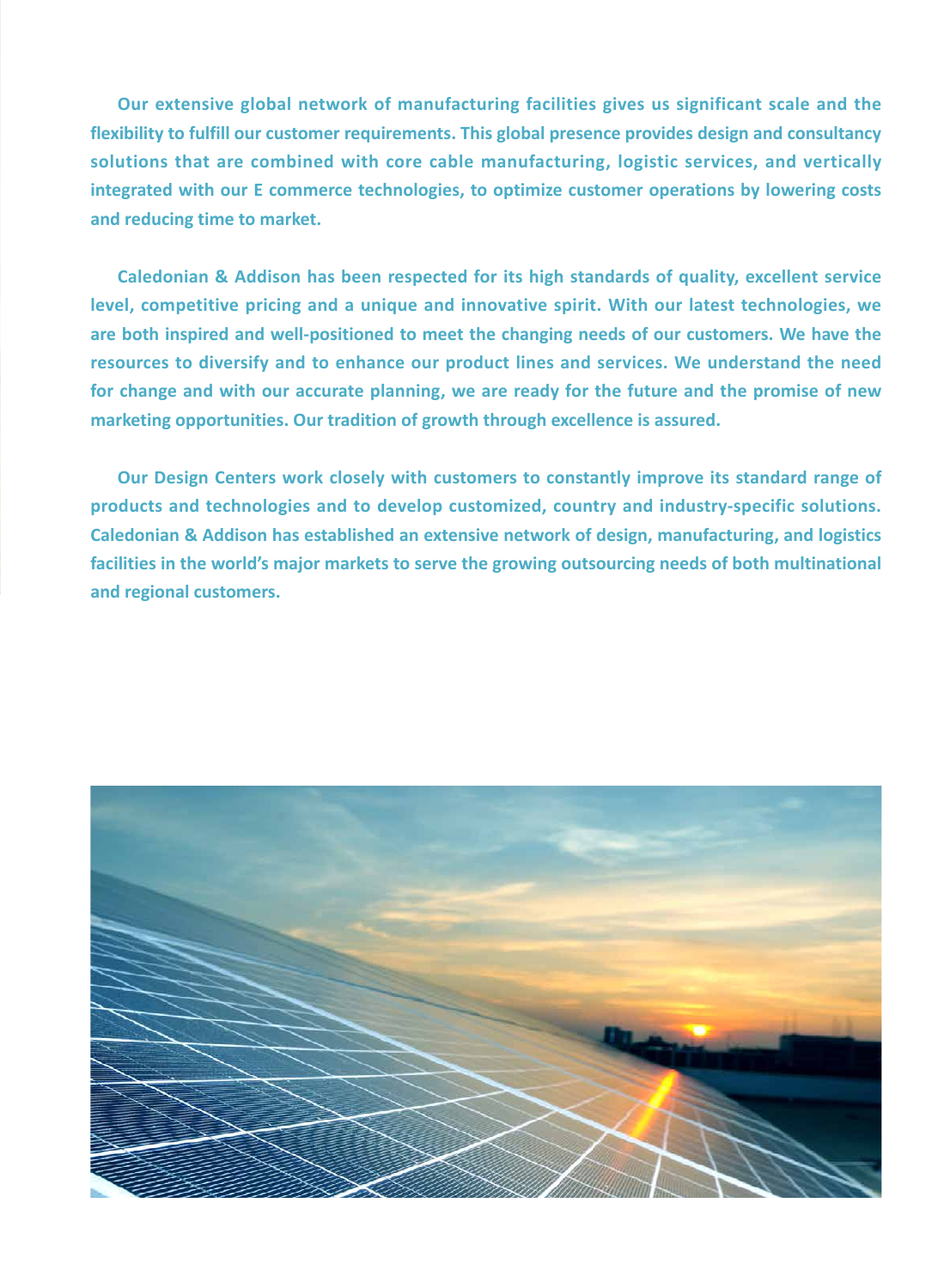

H1Z2Z2-K Photovoltaic Cables

## **PHOTOFLEX Photovoltaic Cable**

#### **» Applications**

These cables are designed for connecting photovoltaic system components inside and outside of buildings and equipment with high mechanical requirements and extreme weather conditions.



#### **» Standards**

DIN EN 50618 (H1Z2Z2-K) (formerly PV-1F according to 2PfG 1169/08.2007)



**Approvals:** TUV Certification (B 18 01 98200 015)

#### **» Construction**

Conductor: Stranded tinned copper conductor per DIN VDE 0295 and IEC 60228 Class 5. Insulation: Electron beam cross-linked, halogen free and flame retardant compound. Sheath: Electron beam cross-linked, LSZH and flame retardant compound, Black.

#### **» Electrical Properties**

- » Rated Voltage  $U_0/U$ :  $1/1$  kV AC;  $1.5/1.5$  kV DC
- » Maximum Permitted DC Voltage: 1.8 kV DC (conductor/conductor, non earthed system, circuit not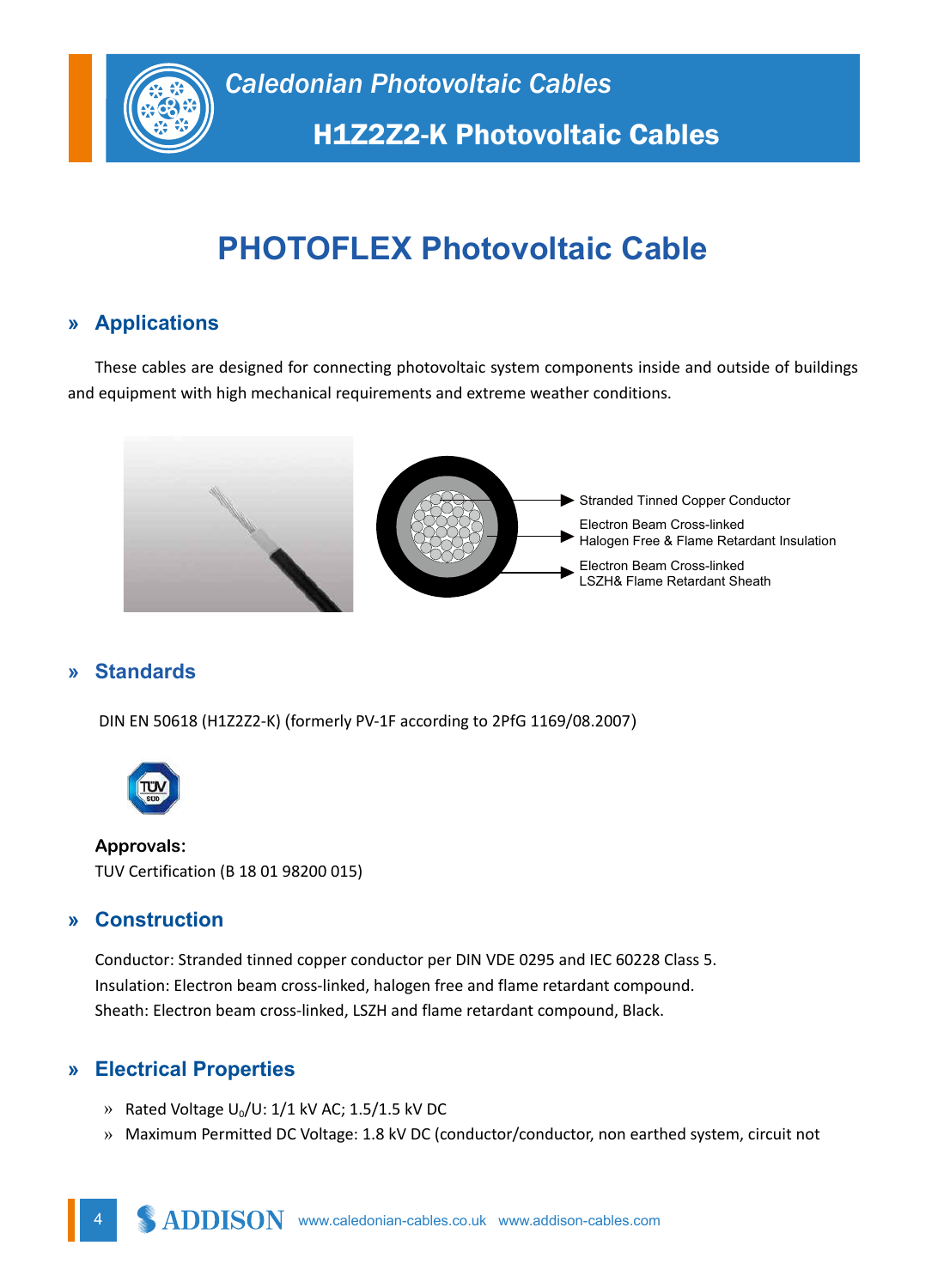### H1Z2Z2-K Photovoltaic Cables

under load)

- » Insulation Resistance: 1000 MΩ-km
- » Spark Test: 6000 Vac (8400 Vdc)
- » Voltage Withstand: 6500 Vac for 5 min

#### **» Thermal Properties**

- » Maximum Voltage: 1.2KV (AC), 1.8KV (DC)
- » Ambient Temperature: -40℃ ~ +90℃
- » Maximum Temperature At Conductor: 120℃ (20000h) according to IEC/EN 60216-1
- » Short Circuit Temperature: 250℃/5 sec
- » Thermal Endurance Test: According to EN 60216-2 (temperature index +120° C)
- » Damp-Heat Resistance: According to EN 50618, Table 2with 85% humidity(test acc. to EN 60068-2-78)

#### **» Mechanical Properties**

- » Minimum Bending Radius: 4×OD (fixed), 5×OD (flexing)
- » Dynamic Penetration: According to Acc. to EN 50618, Annex D,Meets requirements of EN 50618.
- » Tensile Strength And Elongation Of Insulation And Jacket: 250℃
- » Anticipated Period Of Use: 25 years
- » Ovality:≤15%

#### **» Chemical Properties**

- » Ozone Resistance: According to EN 60811-403(25℃,24h,(250 to 300)  $\times$  10-4%);Method B: EN 50396(40℃,72h,55%RH, (200 × 10−6%)
- » Weathering- UV Resistance( Resistance on sheath): tensile strength and elongation at break after 720h (360 Cycles) of exposure to UV lights (acc. to EN 50289-4-17, Method A According to HD 605/A1)
- » Ammoniac resistant
- » Very good resistance to oils and chemicals
- » High wear and robust, abrasion resistant

#### **» EC directives**

» The cables are conform to the EC directives CE 2006/95/EC (Low voltage directive) and RoHS 2002/95/EC (Restriction of Hazardous Substances)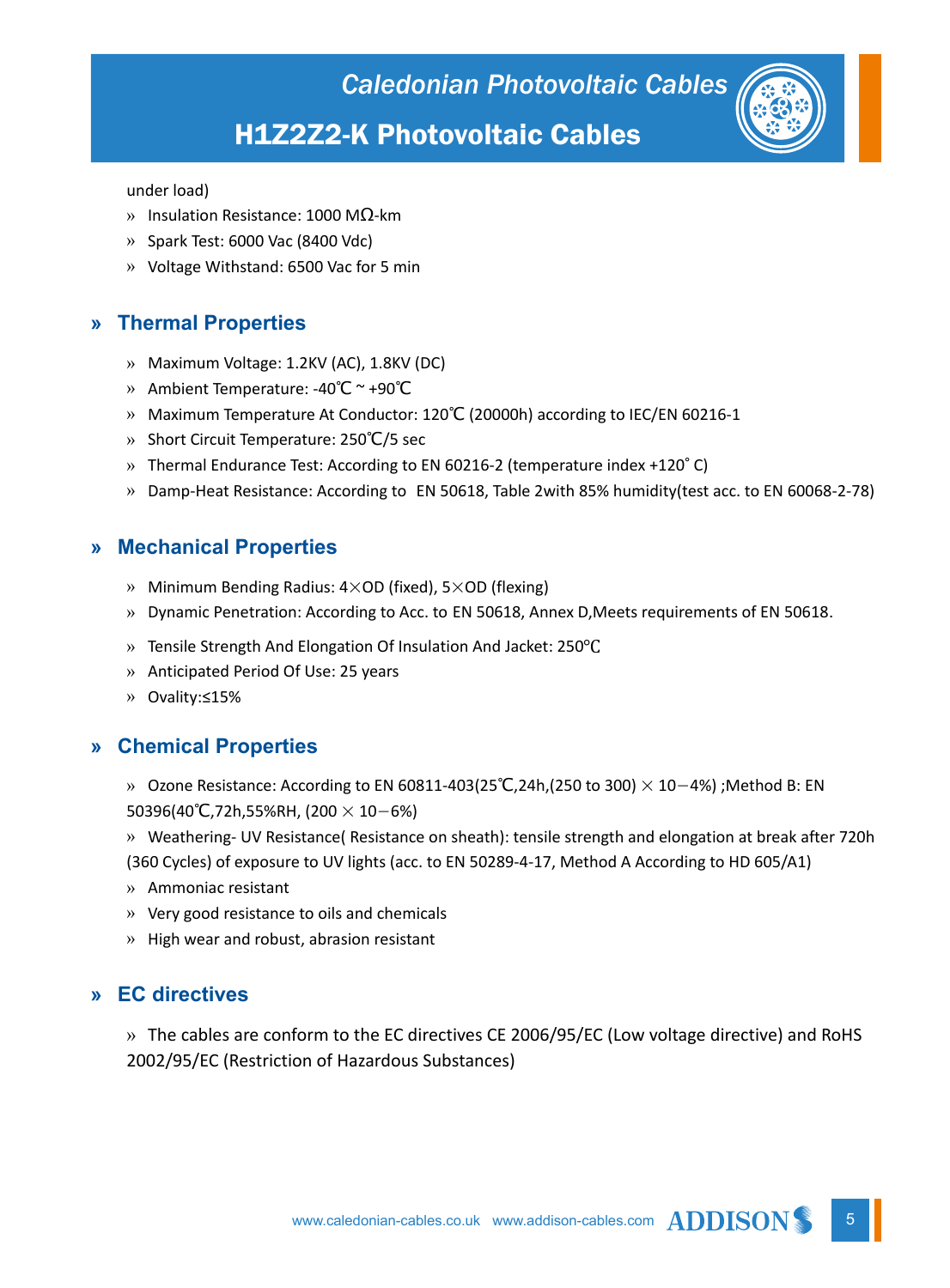

#### **» Fire Performance**

- » Flame retardant according to EN 50265-2-1, IEC 60332-1, VDE 0482-332-1-2, DIN EN 60332-1-2
- » Low smoke emission according to EN 61034-2 (Light Transmittance ≥60%)
- » Halogen free according to EN 50525-1, Annex B
- » Low corrosivity of gases according to EN 50267-2-2, IEC 60754-2

#### **» Dimensions and Weight**

| No. of Cores<br>$\times$ Nominal Cross<br>Section | No. of<br><b>Stranding</b> | <b>Nominal</b><br>Conductor<br><b>Diameter</b> | <b>Nominal</b><br>Insulation<br><b>Thickness</b> | <b>Thickness</b> | Nominal Sheath   Nominal Overall<br><b>Diamater</b> | Nominal<br>Weight |
|---------------------------------------------------|----------------------------|------------------------------------------------|--------------------------------------------------|------------------|-----------------------------------------------------|-------------------|
| No. $\times$ mm <sup>2</sup>                      |                            | mm                                             | mm                                               | mm               | mm                                                  | kg/km             |
| $1 \times 1.5$                                    | 30/0.25                    | 1.58                                           | 0.70                                             | 0.80             | 5.4                                                 | 40                |
| $1 \times 2.5$                                    | 50/0.25                    | 2.04                                           | 0.70                                             | 0.80             | 5.9                                                 | 50                |
| $1\times 4.0$                                     | 56/0.30                    | 2.59                                           | 0.70                                             | 0.80             | 6.6                                                 | 70                |
| $1\times 6.0$                                     | 84/0.30                    | 3.17                                           | 0.70                                             | 0.80             | 7.4                                                 | 80                |
| $1 \times 10$                                     | 78/0.40                    | 4.07                                           | 0.70                                             | 0.80             | 8.8                                                 | 130               |
| $1 \times 16$                                     | 128/0.40                   | 5.22                                           | 0.70                                             | 0.90             | 10.1                                                | 200               |
| $1 \times 25$                                     | 199/0.40                   | 6.51                                           | 0.90                                             | 1.00             | 12.5                                                | 290               |
| $1 \times 35$                                     | 279/0.40                   | 7.71                                           | 0.90                                             | 1.10             | 14.0                                                | 400               |
| $1\times 50$                                      | 396/0.40                   | 9.00                                           | 1.00                                             | 1.20             | 16.3                                                | 550               |
| $1\times 70$                                      | 360/0.50                   | 10.8                                           | 1.10                                             | 1.20             | 18.7                                                | 750               |
| $1 \times 95$                                     | 475/0.50                   | 12.6                                           | 1.10                                             | 1.30             | 20.8                                                | 970               |
| $1 \times 120$                                    | 608/0.50                   | 14.2                                           | 1.20                                             | 1.30             | 22.8                                                | 1220              |
| $1 \times 150$                                    | 756/0.50                   | 15.8                                           | 1.40                                             | 1.40             | 25.5                                                | 1510              |
| $1 \times 185$                                    | 925/0.50                   | 17.4                                           | 1.60                                             | 1.60             | 28.5                                                | 1850              |
| 1×240                                             | 1221/0.50                  | 20.4                                           | 1.70                                             | 1.70             | 32.1                                                | 2400              |

#### **» Current Carrying Capacity**

|                         |                          |      |                                                                                                                         |               | <b>Current Carrying Capacity</b> |                                |                                               |
|-------------------------|--------------------------|------|-------------------------------------------------------------------------------------------------------------------------|---------------|----------------------------------|--------------------------------|-----------------------------------------------|
| <b>Cross</b><br>Section | <b>AWG</b>               |      | <b>Maximum</b><br><b>Maximum</b><br>Conductor<br>insulation<br>Resistance at 20°C Resistance at 20°C Resistance at 90°C |               | Single<br>cable free<br>in air   | Single<br>cable on<br>surfaces | 2 loaded<br>cables<br>adjacent on<br>surfaces |
| mm <sup>2</sup>         | $\overline{\phantom{a}}$ | Ω    | $M\Omega$ .km                                                                                                           | $M\Omega$ .km | $\overline{A}$                   | $\overline{A}$                 | A                                             |
| 1.5                     | 16                       | 13.7 | 859                                                                                                                     | 0.859         | 30                               | 29                             | 24                                            |
| 2.5                     | 14                       | 8.21 | 691                                                                                                                     | 0.691         | 41                               | 39                             | 33                                            |
| 4                       | 12                       | 5.09 | 579                                                                                                                     | 0.579         | 55                               | 52                             | 44                                            |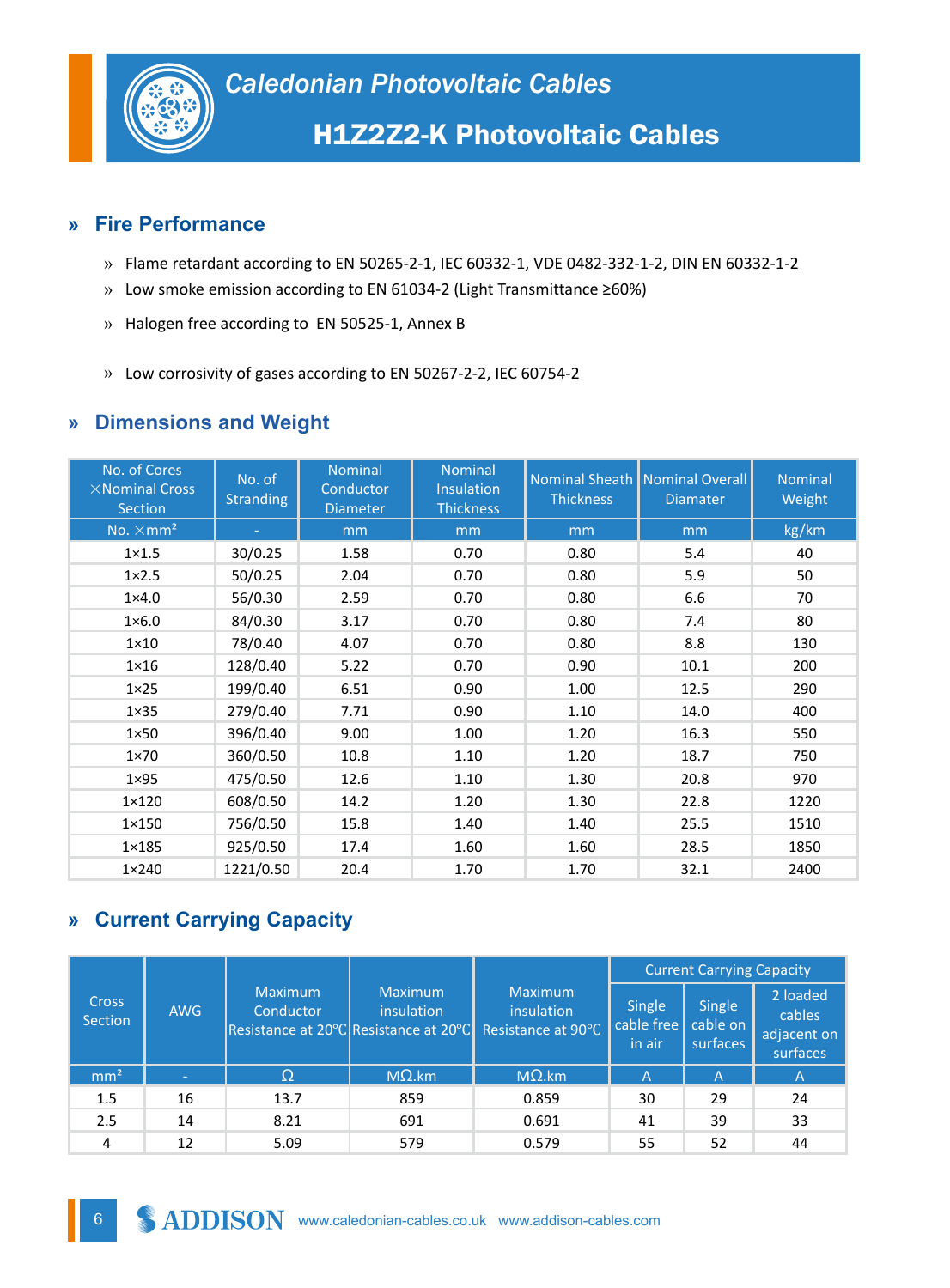## *Caledonian Photovoltaic Cables*



## H1Z2Z2-K Photovoltaic Cables

|                                | <b>AWG</b>     | Maximum<br><b>Conductor</b> | <b>Maximum</b><br>insulation<br>Resistance at 20°C Resistance at 20°C | <b>Maximum</b><br>insulation<br>Resistance at 90°C | <b>Current Carrying Capacity</b> |                                       |                                               |
|--------------------------------|----------------|-----------------------------|-----------------------------------------------------------------------|----------------------------------------------------|----------------------------------|---------------------------------------|-----------------------------------------------|
| <b>Cross</b><br><b>Section</b> |                |                             |                                                                       |                                                    | Single<br>cable free<br>in air   | <b>Single</b><br>cable on<br>surfaces | 2 loaded<br>cables<br>adjacent on<br>surfaces |
| mm <sup>2</sup>                | ÷.             | $\Omega$                    | $M\Omega$ .km                                                         | $M\Omega$ .km                                      | A                                | $\overline{A}$                        | A                                             |
| 6                              | 10             | 3.39                        | 499                                                                   | 0.499                                              | 70                               | 67                                    | 57                                            |
| 10                             | 8              | 1.95                        | 424                                                                   | 0.424                                              | 98                               | 93                                    | 79                                            |
| 16                             | 6              | 1.24                        | 342                                                                   | 0.342                                              | 132                              | 125                                   | 107                                           |
| 25                             | 4              | 0.795                       | 339                                                                   | 0.339                                              | 176                              | 167                                   | 142                                           |
| 35                             | $\overline{2}$ | 0.565                       | 287                                                                   | 0.287                                              | 218                              | 207                                   | 176                                           |
| 50                             | 1/0            | 0.393                       | 268                                                                   | 0.268                                              | 276                              | 262                                   | 221                                           |
| 70                             | 2/0            | 0.277                       | 247                                                                   | 0.247                                              | 347                              | 330                                   | 278                                           |
| 95                             | 3/0            | 0.210                       | 220                                                                   | 0.220                                              | 416                              | 395                                   | 333                                           |
| 120                            | 4/0            | 0.164                       | 211                                                                   | 0.211                                              | 488                              | 464                                   | 390                                           |
| 150                            | 300 kcmil      | 0.132                       | 206                                                                   | 0.206                                              | 566                              | 538                                   | 453                                           |
| 185                            | 350 kcmil      | 0.108                       | 200                                                                   | 0.200                                              | 644                              | 612                                   | 515                                           |
| 240                            | 450 kcmil      | 0.082                       | 198                                                                   | 0.198                                              | 775                              | 736                                   | 620                                           |

#### **» Conversion Factor for Deviating Temperatures**

| Ambient Temperature °C | <b>Conversion Factor</b> |  |  |
|------------------------|--------------------------|--|--|
| Up to 60               | 1.00                     |  |  |
| 70                     | 0.91                     |  |  |
| 80                     | 0.82                     |  |  |
| 90                     | 0.71                     |  |  |
| 100                    | 0.58                     |  |  |
| 110                    | 0.41                     |  |  |

Reduction factor for accumulation according to IEC 60364-5-52, Table B.52-17